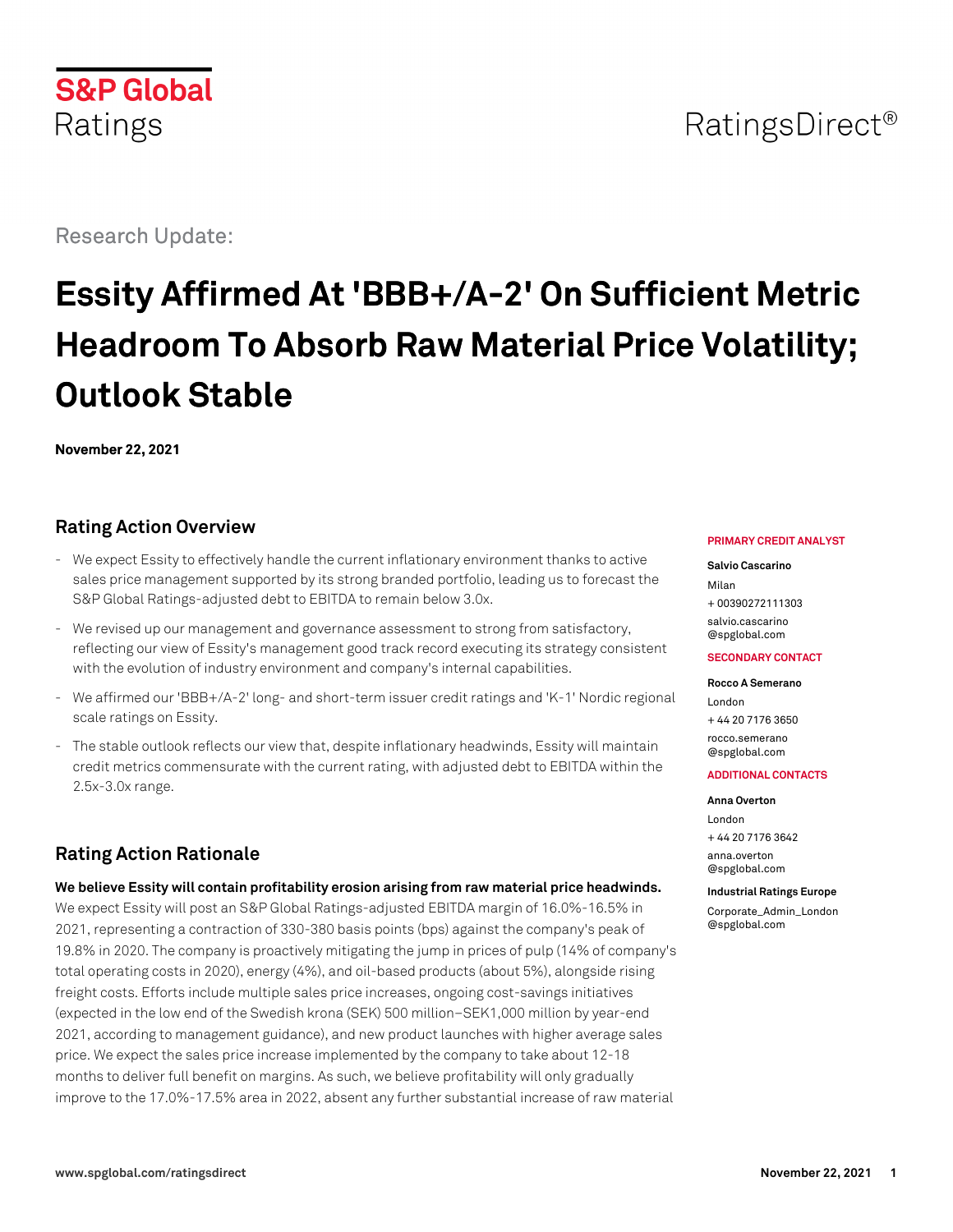prices over the current levels.

**We believe Essity's management will execute its strategy and achieve its revised financial targets, supported by its global brands and leading market share.** During its capital market day on Nov. 3, 2021, Essity announced its revised growth target of more than 5% per year (including acquisitions) and confirmed its plan to achieve 17% return on capital employed by 2025, realized with structural cost-saving measures in procurement and manufacturing operations. In our view, Essity is well positioned to meet its targets as management is increasingly focusing on its branded offering (close to 85% of total sales according to our estimates), which includes well-known brands like Tork and Tena supporting innovations and premium prices. According to Essity's management, the group has increased its market share in almost 70% of its branded portfolio in the retail segment in the past 12 months. We believe Essity's management has a solid track record in strengthening the group's market shares in the recent years. According to Euromonitor, over the past four years Essity has further strengthened its No. 2 position in the retail hygiene market in Western Europe, with regional market share close to 12%, slightly narrowing the gap with leading player Procter & Gamble Co. (34.5% share of the regional market). We also observed similar trends in core emerging markets such as China and Latin America.

**In our view, the newly announced reorganization of Essity's business divisions will help the group sharpen its consumer focus.** The new divisions are Consumer Goods (61% of proforma sales in the nine months to September 2021), Professional Hygiene (21%), and Health & Medical (18%). We believe this change gives management more control of its end markets, translating into deeper consumer knowledge and ability to anticipate their changing preferences. We believe this will allow the company to further strengthen its competitive edge on sustainable product innovation. Furthermore, we expect this revised focus on customers, alongside its ongoing digital transformation, will ultimately support more effective forecasting and management of promotions in each countries with tangible benefits on Essity's inventory management and average sales price.

**We expect Essity will sustain adjusted debt to EBITDA below 3.0x in 2021-2022, even in the event of additional bolt-on acquisitions.** We acknowledge Essity's acquisition strategy will be centered on strengthening the performance in its core categories in each of the new divisions, prioritizing the expansion of the Health & Medical business area, in our view. Another pillar of the acquisition strategy is the penetration of adjacent categories such as skin care offering. Essity recently acquired from Johnson & Johnson three sports tape brands (in the Health & Medical division): Elastikon, Coach, and Zonas. We understand there is potential within the professional hygiene division to expand into new offering such as cleaning chemicals solutions. Our base-case scenario incorporates Essity's external growth plans. We understand the company remains committed to sustaining a solid investment-grade rating, which is grounded in an S&P Global Ratings-adjusted debt to EBITDA ratio below 3.0x. We currently believe Essity will keep its leverage slightly below this target in 2021 and close to 2.5x next year assuming some bolt-on acquisitions. Our base case does not consider any large debt financed acquisitions in the next 24 months.

# **Outlook**

The stable outlook reflects our view that Essity will manage raw material price hikes thanks to its established brand portfolio supporting sales price increases and product innovation. We believe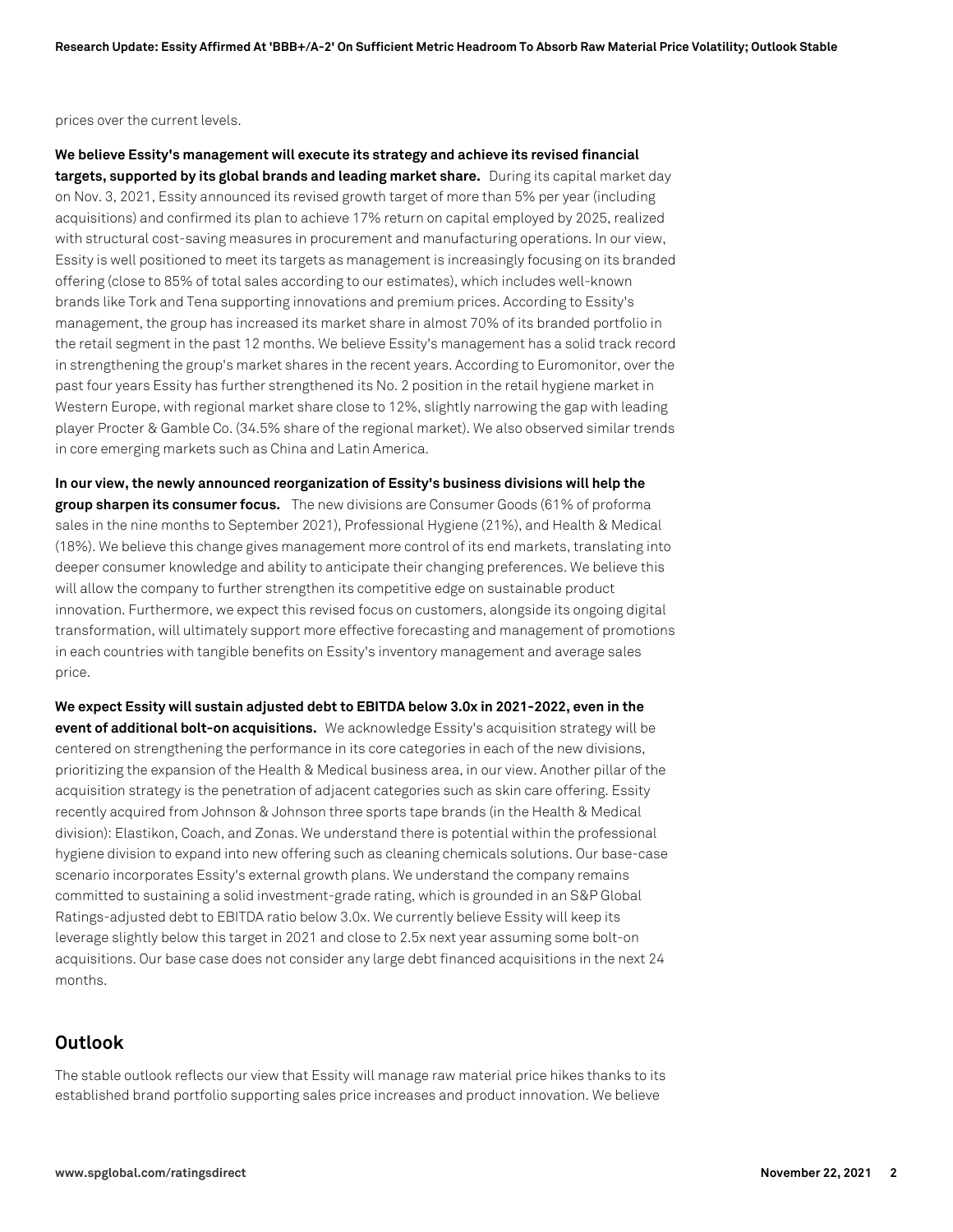Essity's operating performance will improve in the coming quarters thanks to the ongoing recovery in the professional channel as well as early effects of sales price increases. We also expect the group will maintain relatively solid credit metrics, with adjusted debt to EBITDA of 2.5x-3.0x.

## **Downside scenario**

We could consider lowering the rating if, due to the current inflationary environment, consumers become a lot more price sensitive and shift to private-label products. Under this scenario we would expect Essity's market position to deteriorate and operating performance would likely weaken, translating into adjusted debt to EBITDA exceeding 3x and remaining there.

We could also consider a negative rating action if we were to observe an aggressive financial policy that led to increased financial leverage, because of large debt-funded acquisitions or unexpectedly large shareholder distributions, pushing debt to EBITDA above 3x for a prolonged period.

## **Upside scenario**

We could consider an upgrade if, thanks to a consistently robust performance in its three divisions, Essity generates very solid free operating cash flow and uses it to improve its leverage ratios, with debt to EBITDA approaching 2x. Achieving these targets consistently also depends on the group's commitment to adapt its future debt-funded acquisitions to said targets.

# **Company Description**

Essity is a Swedish health and hygiene group created when Svenska spun off its hygiene division in 2017. It produces, markets, and sells personal care and tissue products in over 150 countries worldwide. Its top brands include TENA for incontinence products, Tempo for consumer tissues, TORK in the professional business, and Leukoplast in the medical business.

As of today, Essity operates through three main divisions:

- Personal care (38% of 2020 sales). It includes adult incontinence products (global market leadership), baby care (such as baby diapers, pant diapers), and feminine care products (pads, panty liners, tampons), as well as medical solutions (wound care, compression therapy, and orthopedics) following the BSN acquisition in 2017. Its global and regional brands include Libero, Libresse, Nosotras, Saba, TENA, Leukoplast, and Jobst. Roughly 10% of the personal care sales are generated through retailers' brands (private label). It distributes personal care products through the retail trade, online sales, pharmacies, care institutions, hospitals, and e-commerce.
- Consumer tissues (41% of 2020 sales). Essity is the world's second-largest supplier of consumer tissues and offers toilet paper, household towels, handkerchiefs, facial tissues, wet wipes, napkins, and face masks. The group's own brands include Lotus, Tempo, Zewa, and Vinda. It also offers retailers' brands (32% of consumer tissue sales). It sells consumer tissue products through retailers and e-commerce.
- Professional hygiene (21% of 2020 sales). The group develops and markets complete hygiene solutions under the global leading brand Tork. These include toilet paper, paper hand towels, napkins, hand soap, hand lotion, hand sanitizer, tissue, soap, hand lotion, dispensers, cleaning and wiping products, and service and maintenance for companies and office buildings, universities, healthcare facilities, restaurants, hotels, and other public venues.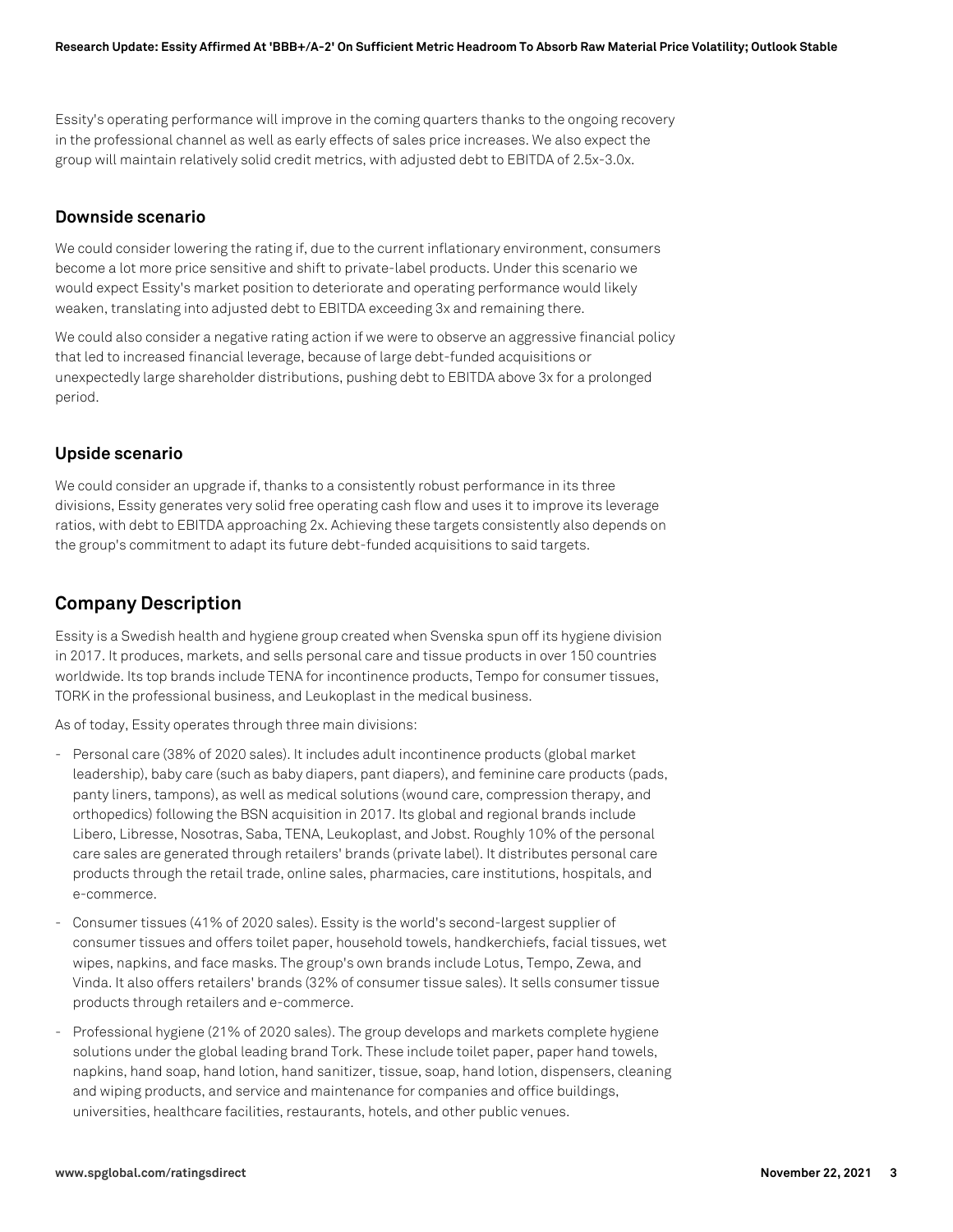Essity shares are listed on Nasdaq Stockholm. Essity's market capitalization was US\$23.3 billion as of November 2021.

# **Our Base-Case Scenario**

## **Assumptions**

- Essity's reported sales declining by 1.0%-1.5% in 2021. Our assumptions include limited organic growth of about 1.0%-1.5%, a roughly 0.5%-1.0% positive impact from the integration of Asaleo (six months consolidation), and negative 3%-4% FX headwinds. In our view, Essity's organic growth will be primarily driven by higher average sales prices in the consumer tissues and personal care segments to partly compensate input-cost hikes. In the professional hygiene division, we expect the sales rebound to continue in the fourth quarter, given less stringent lockdown measures in some of Essity's end markets such as hotels, restaurants, catering, commercial buildings, and schools.
- We believe the COVID-19 environment has increased consumers focus on hygiene, which will favor Essity's product categories such as tissues and hand towels and sanitizer in the next few years. We therefore estimate Essity's top line will expand at 5.0%-5.5% in 2022 on the back of more normalized activities in the professional hygiene business, higher average sale prices and full year consolidation of Asaleo.
- We expect the S&P Global Ratings-adjusted EBITDA margin to contract to 16.0%-16.5% in 2021 (19.8% in 2020). In our view, Essity's proactive approach to increasing sales prices and launching new products will partially contain further profitability erosion. We also factor in annual cost-savings of SEK500 million-SEK1,000 million. This includes the early effects of the Manufacturing Roadmap, leading to optimization of the production structure, productivity improvements, and raw material and energy savings that will be more evident from next year. These savings will be partly offset by costs associated with Essity's digital transformation plan (SEK1.4 billion over 2021-2024).
- S&P Global Ratings-adjusted EBITDA margin to increase to the 17%-17.5% range in 2022 as the group benefits from sales price increases, ongoing cost-savings, and improving operating leverage in the professional hygiene business.
- Relatively high working capital outflow of SEK1.5 billion-SEK 2 billion primarily reflecting the higher value of sales and inventories due to the raw material price increase.
- Annual capital expenditure of SEK7.0 billion-SEK7.5 billion over the next two years (about 6% of sales then reducing to around 5% from 2023). Our assumptions include SEK1.2 billion investment to support Essity's digital transformation, enabling value chain automation and greater predictability based on high-quality data collection and advanced analytics.
- SEK11.0 billion-SEK11.5 billion acquisitions in 2021, which primarily includes the acquisitions completed as of today such as ABIGO (25% remaining shares of SEK225 million), ASALEO for a total consideration of about SEK3.5 billion (63.8% of remaining shares), Productos Familia (acquiring 45.8% additional shares to reach 95.8% ownership) for about SEK6 billion and sports tape brands from Johnson & Johnson. We estimate SEK5.0 billion in annual acquisitions from 2022 onward.
- Dividends to Essity's shareholders of about SEK 4.7 billion in 2021 (SEK5.0 billion-SEK 5.5 billion including dividends to minorities). In 2022 we assume annual dividends to Essity's shareholders to rise to SEK5.0 billion-SEK5.2 billion.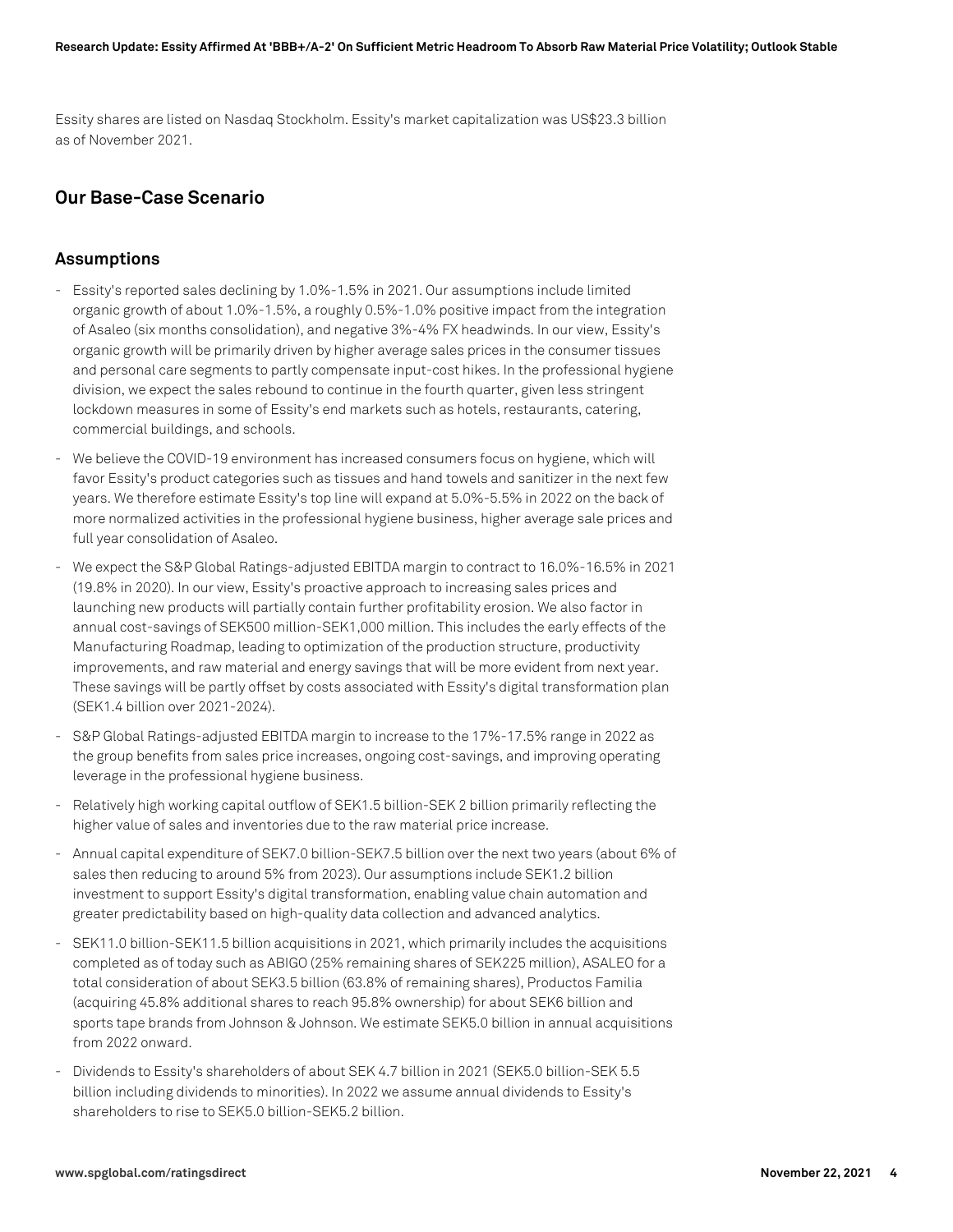## **Key metrics**

Based on these assumptions, we arrive at the following S&P Global Ratings-adjusted credit measures over 2021-2022:

- Adjusted Debt to EBITDA of 2.5x-3.0x; and
- Adjusted free operating cash flow to DEBT of about 10% in 2021 and recovering to the 15%-20% range from 2022.

# **Ratings Score Snapshot**

## **Issuer Credit Rating: BBB+/Stable/A-2**

#### **Business risk: Strong**

- Country risk: Low
- Industry risk: Low
- Competitive position: Strong

#### **Financial risk: Intermediate**

- Cash flow/Leverage: Intermediate

#### **Anchor: bbb+**

### **Modifiers**

- Diversification/Portfolio effect: Neutral (no impact)
- Capital structure: Neutral (no impact)
- Financial policy: Neutral (no impact)
- Liquidity: Strong (no impact)
- Management and governance: Strong (no impact)
- Comparable rating analysis: Neutral (no impact)

# **Related Criteria**

- General Criteria: Environmental, Social, And Governance Principles In Credit Ratings, Oct. 10, 2021
- General Criteria: Group Rating Methodology, July 1, 2019
- Criteria | Corporates | General: Corporate Methodology: Ratios And Adjustments, April 1, 2019
- General Criteria: Methodology For National And Regional Scale Credit Ratings, June 25, 2018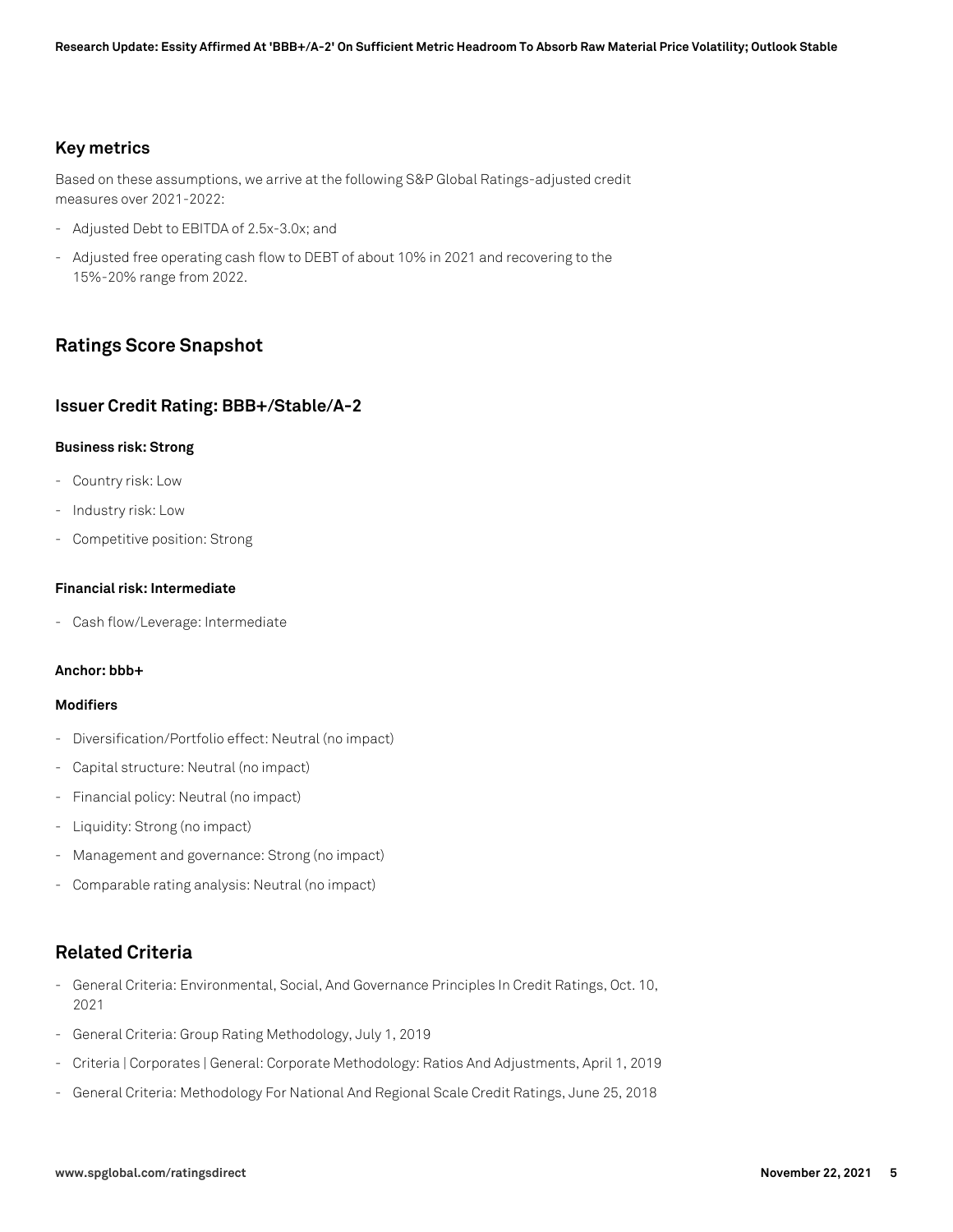- General Criteria: Methodology For Linking Long-Term And Short-Term Ratings, April 7, 2017
- Criteria | Corporates | General: Methodology And Assumptions: Liquidity Descriptors For Global Corporate Issuers, Dec. 16, 2014
- General Criteria: Methodology: Industry Risk, Nov. 19, 2013
- General Criteria: Country Risk Assessment Methodology And Assumptions, Nov. 19, 2013
- Criteria | Corporates | General: Corporate Methodology, Nov. 19, 2013
- General Criteria: Methodology: Management And Governance Credit Factors For Corporate Entities, Nov. 13, 2012
- General Criteria: Principles Of Credit Ratings, Feb. 16, 2011

## **Related Research**

- Full Analysis: Essity AB, Sept. 6, 2021

# **Ratings List**

#### **Ratings Affirmed**

#### **Essity AB**

| <b>Essity AB</b>                |                 |
|---------------------------------|-----------------|
| Nordic Regional Scale --/--/K-1 |                 |
| Issuer Credit Rating            | BBB+/Stable/A-2 |

Senior Unsecured BBB+

#### **Essity Capital BV**

Senior Unsecured BBB+

Certain terms used in this report, particularly certain adjectives used to express our view on rating relevant factors, have specific meanings ascribed to them in our criteria, and should therefore be read in conjunction with such criteria. Please see Ratings Criteria at www.standardandpoors.com for further information. A description of each of S&P Global Ratings' rating categories is contained in "S&P Global Ratings Definitions" at https://www.standardandpoors.com/en\_US/web/guest/article/-/view/sourceId/504352 Complete ratings information is available to subscribers of RatingsDirect at www.capitaliq.com. All ratings affected by this rating action can be found on S&P Global Ratings' public website at www.standardandpoors.com. Use the Ratings search box located in the left column. Alternatively, call one of the following S&P Global Ratings numbers: Client Support Europe (44) 20-7176-7176; London Press Office (44) 20-7176-3605; Paris (33) 1-4420-6708; Frankfurt (49) 69-33-999-225; Stockholm (46) 8-440-5914; or Moscow 7 (495) 783-4009.